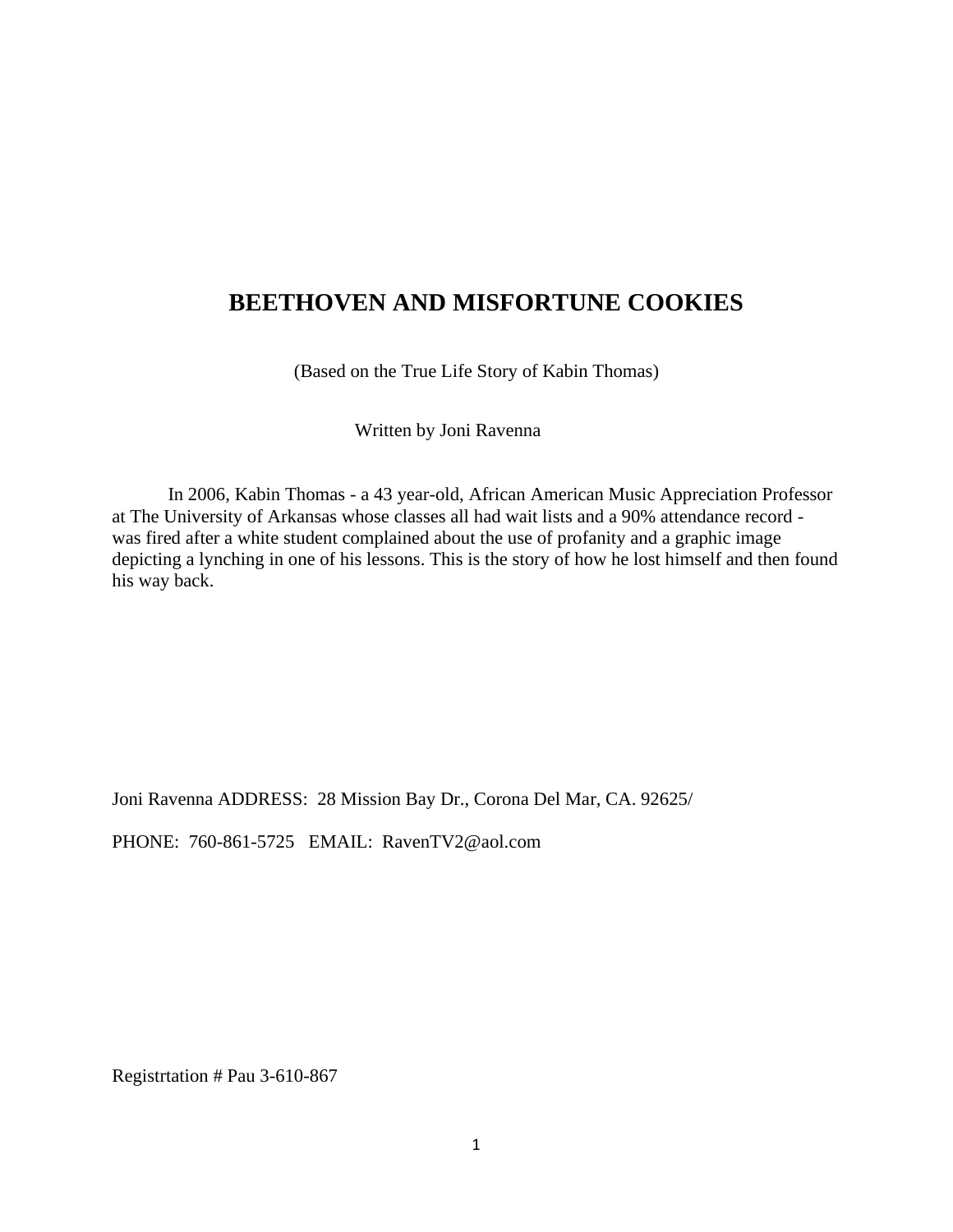**- Character Description** KABIN THOMAS, adored by students who clamored to be a part of his class.

 **- Set Requirements** Upstage there is an old radio circa 1960 atop a side table**.** Stage Right is a desk with a CD player and a chair. Near desk is an easel and a flip board to depict the illustrations of Beethoven, Lady Day, and one graphic image which led to Thomas' firing. Stage Left is an old couch and behind it perhaps some file cabinets. As for props, there is a slip knot ready-for-lynching- rope.

**- Time & Place.** The play is one continuous scene that goes back and forth in time between the present sessions with the psychiatrist (2007/8) and the past lessons in the classroom (1995-2006), and the 60's when Thomas was 11 in Detroit. There are classical and jazz music cues throughout along with lighting cues which are optional but may help to delineate between time and place.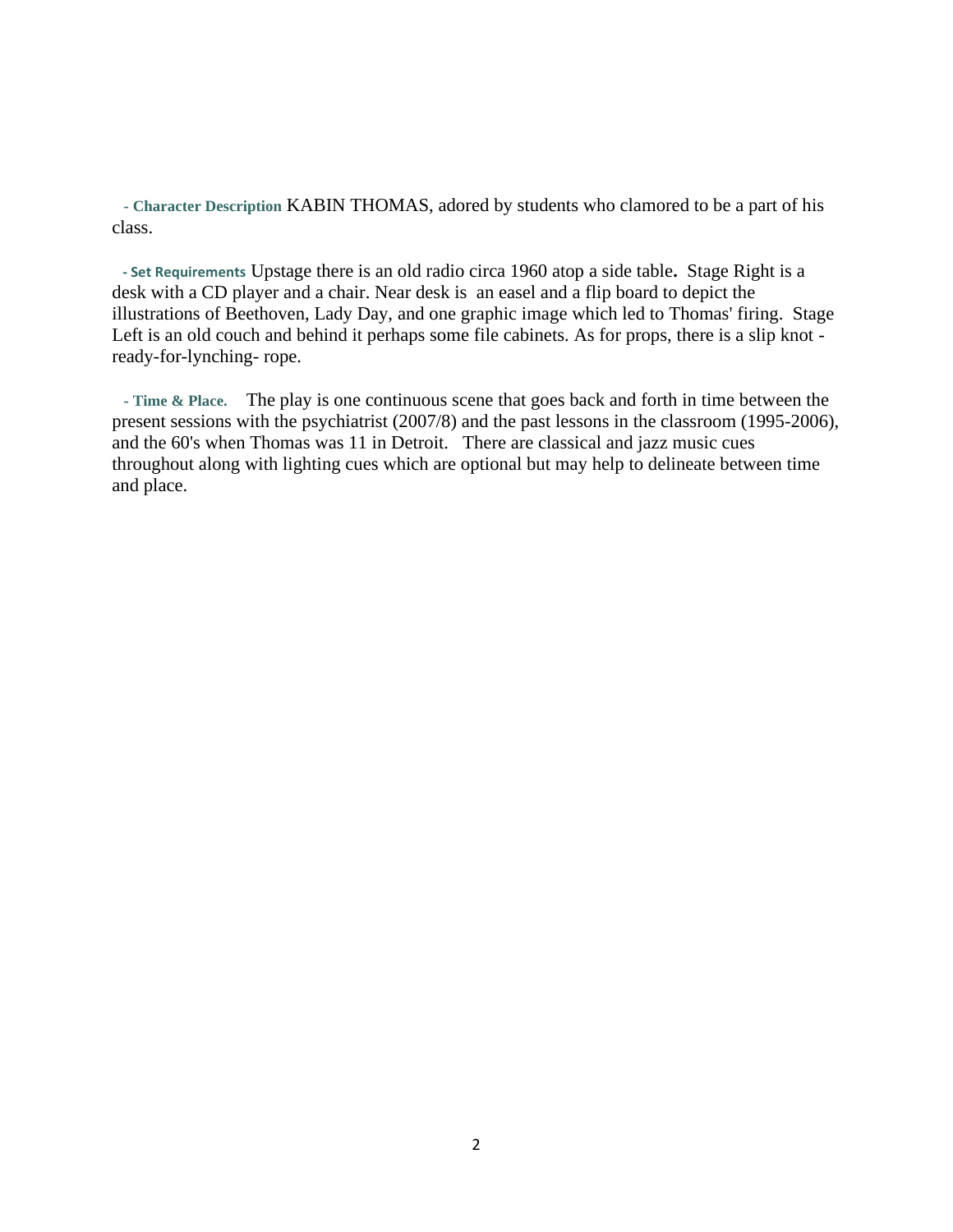#### **BEETHOVEN AND MISFORTUNE COOKIES**

#### **SET:**

**There is a desk center stage upon which sits a CD player. To the right of the desk is an easel with a Flip Chart. A small sofa is down stage left.** 

*--Lights up on Kabin Thomas, a rather rotund, 40-something, African American Music teacher. He is center stage near his desk.--* 

#### **KABIN** *(to the Audience as though his classroom):*

Hello Class. My name is Kabin Thomas, and I will be your Music Appreciation Professor for the semester. But, before I begin: For those of you who are offended by profanity, I urge you to get the fuck out of this class right now. (beat) And to the rest, I look forward to teaching whomever remains of the 250 of you; and I can promise you one thing: This class will never be tedious. Class dismissed.

*--Lights Change. Kabin sits on edge of desk and talks to the audience members, but we sense he is also relaying the story to his Psychiatrist.--* 

#### **KABIN**

I started every semester the same way for 10 years; never a problem. Sure, there was a complaint here and there, but for every kid who dropped out, there were forty waiting to get in.

Every year, my class had a wait list. The list would become so long, they'd add another class, and then another. I was up to four classes that year, all of them with wait lists. Easy A?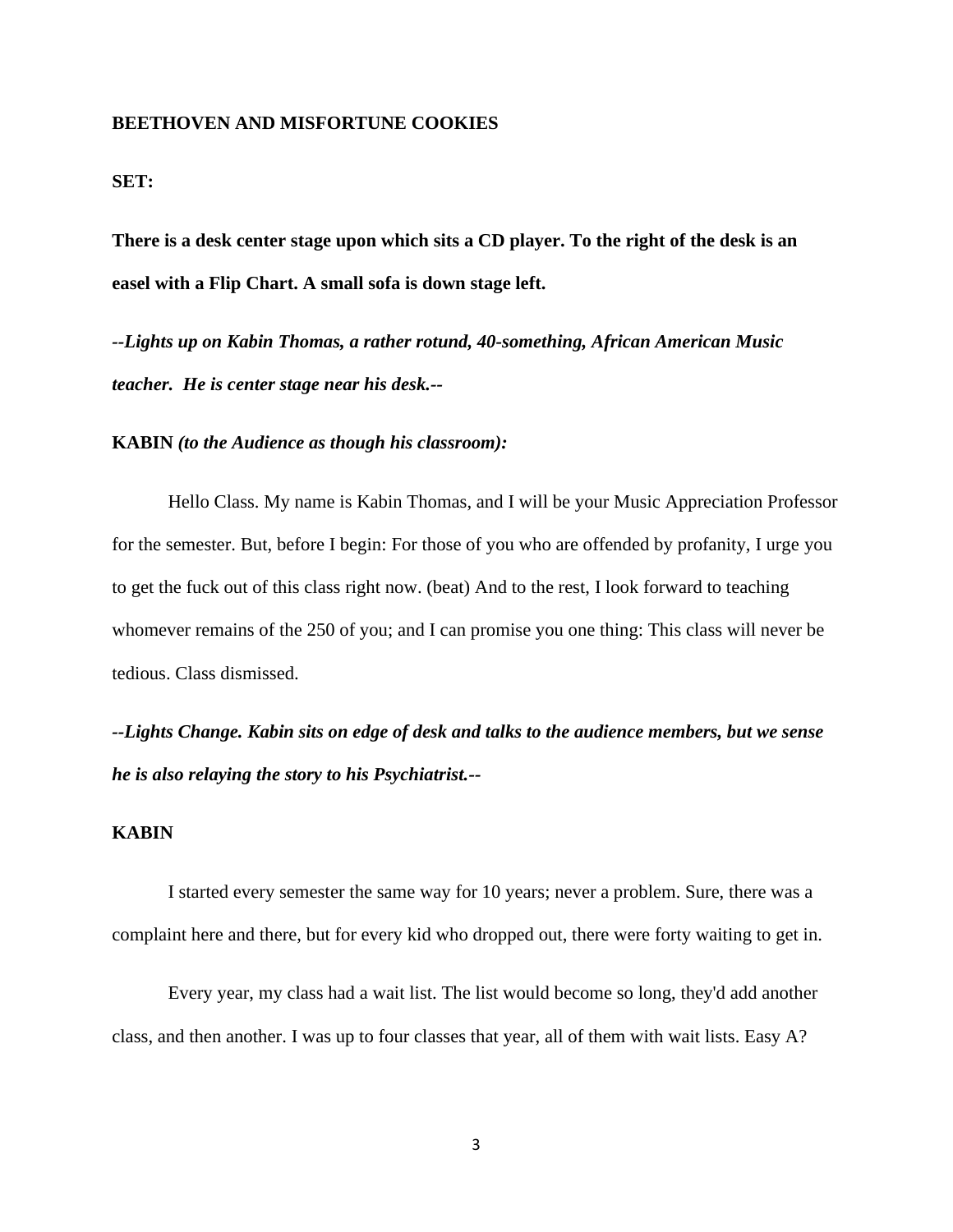Sure, but I also had a 90% attendance record.... A University of Arkansas 90% attendance record for 10 years! Come on, these kids loved me!

Listen, I appreciate being able to talk to you Angela, I really do. But you shrinks are all the same. It's always Mommy or Daddy's fault. Well my childhood was okay. Sure, my dad died when I was just a baby and my mom…she didn't tell me the truth about how he died until I was 13. But I don't want to talk about that. I'm here because I got fired. I was a professor for eleven years. The school claimed that I had a radical teaching style and that I used profanity, which I did. But it was always to make a point. And they also said that I showed a graphic photo in connection with one of my lessons; and that's true… but my students LOVED me and still, the school fired me. So that's how I ended up out here.

#### *--LIGHTS CHANGE. Kabin resumes teaching class--*

#### **KABIN**

#### Today, Beethoven!

#### *--He crosses to flip-board and displays a picture of Beethoven--.*

This is what I can tell you about Beethoven. Ludwig Van Beethoven, born December 16, 1770, long considered Europe's greatest classical music composer, was a black man. Specifically, his mother was a Moore, that group of Muslim Northern Africans who conquered parts of Europe, making Spain their capital for some 800 years.

I bet most of you who have been listening to Beethoven never realized that all this time you were listening to soul music.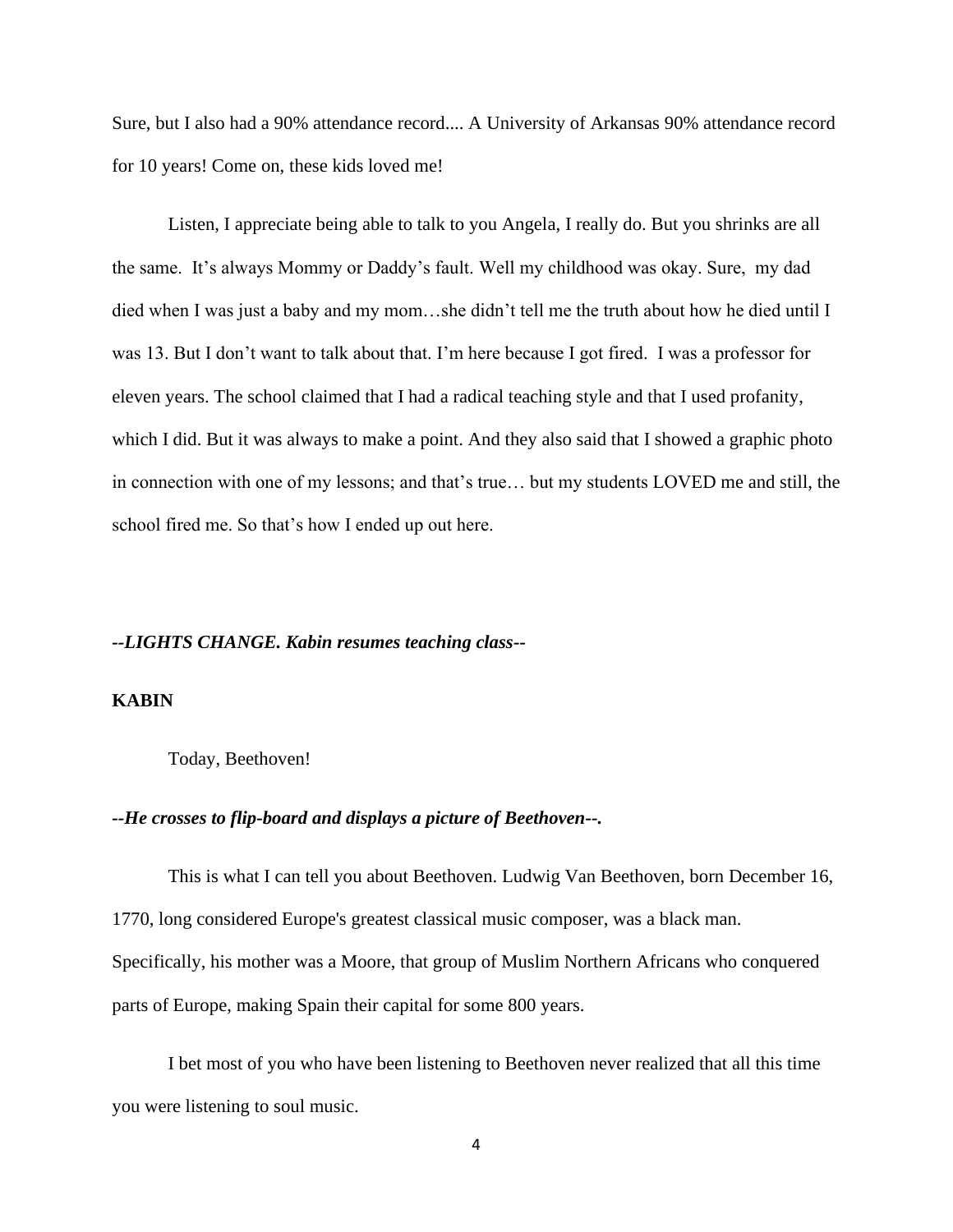#### **KABIN (Cont.)**

But yes, his mother was a Moore and his father… Well, Beethoven's dad was one of the great bastards of all time. He was an asshole. No, not an asshole; he was an ass crater. He was a drunk, and he was frustrated that his son, Ludwig, had all of this magic, but he wasn't as good as Mozart. Mozart could create music on command, and it would be exquisite; it would be delightful, and people would remember it. Beethoven had to struggle like a son of a bitch to make his music work. He had to work at it and work at it.

The beginning of Beethoven's Fifth Symphony had to be done over maybe 20 to 30 times.

*--He starts, then stops the CD player several times so that we repeatedly hear THE FIRST FEW NOTES of Beethoven's Famous Fifth Symphony***--**

#### **KABIN (Cont.)**

He just couldn't find the right sequence. All that work just to get those first four notes right. But his dad didn't like that. That he had to *work* at the magic. It was just there for Mozart. For Mozart, it was effortless. So, when Johann van Beethoven came home, he kicked the cat, put the wife out, and beat the shit out of his son. He beat the shit out of him if he didn't practice enough.

He beat the shit out of him if he practiced too much. He beat the shit out of him if he hit the wrong note. He beat the shit out of him if he hit the right note. He beat the shit out of him just because he was there. I bet some of you know people like that. Maybe you have friends; maybe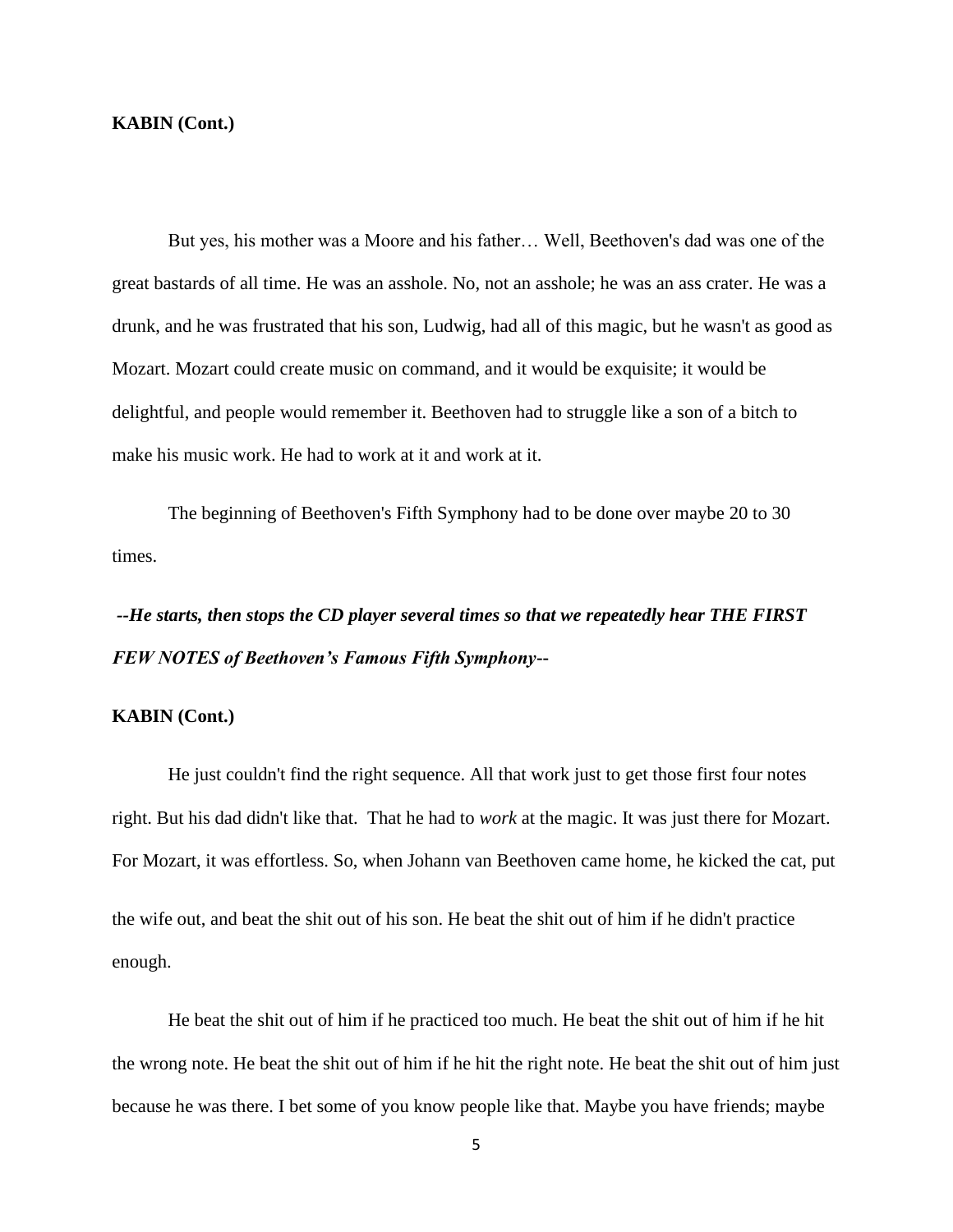it's one of you. I bet someone out there has gotten the shit beat out of them just for being there; just because the Genetic Lottery didn't spit you out a winning ticket. Well, here's the thing: Your DNA <u>Does Not Account.</u> (*He crosses to the easel and writes the letters DNA below the picture of Beethoven.)*

Forget about it. Throw it away if it sucks. Got gypped by a lousy set of parents? Put it behind you. Genetic Malcontent? Boo- Hoo, tell it to someone who cares! I say, if you were born with flat feet, become the best goddamn swimmer out there. Take the sour notes and tweak them like the Beet Meister did.

*--He crosses to desk to put in a new disk. We hear Beethoven's Adagio Movement of Pathetique--*

#### **KABIN (Cont.):**

Hear that? That's the adagio movement from Beethoven's "Pathétique Sonata." Hear it? *--At end of the first few bars Kabin begins striking the seat of the chair forcefully, as if he were Beethoven's dad beating Ludwig--*

#### **KABIN (Cont.)**

You stupid son of a bitch. You worthless piece of shit. Do it again. Do it again. You stupid fuck. You dumb ass.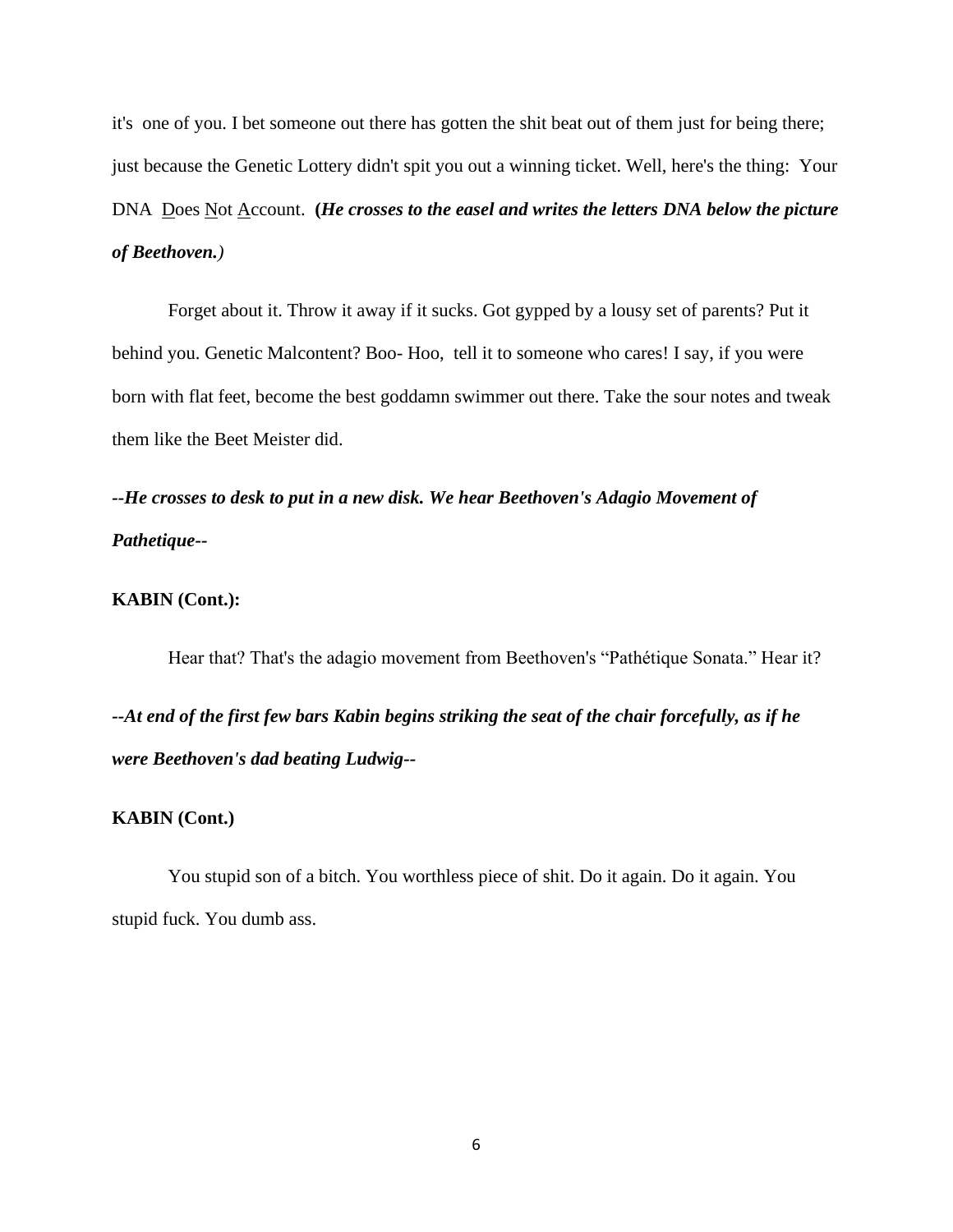#### **KABIN (Cont.) (To Class)**

Did you see that? Beethoven took that anger and made some of the most beautiful music that you or I will ever hear. He made something glorious out of his misfortune, and we can do the same. We just have to take the sour notes and tweak them.

And if it doesn't come easy, work at it, then work at it some more, until you find exactly the right sound in exactly the right sequence, and the result will be pure beauty, no matter what kind of ugliness spawned it. (beat) Class dismissed.

## *--Light Change. He is seated on the couch, now clearly directing his thoughts to his psychiatrist, Angela--*

#### **KABIN**

I guess I was lucky in some ways not to have a dad around. My lessons on Beethoven always reminded me of that. But, it was hard on my mom and my sisters and brothers when he died. Hell, what did I know? I was only one. - Look, I don't want to talk about that! I want to talk about the strangest thing that has ever happened to me.

This morning, my rear-view mirror fell off, and I couldn't get it to stay back on. I tried crazy glue, putty, everything, but nothing worked! What's so strange about that? Well the exact same thing happened to me once before, on the worst fucking day of my life, and I cursed that broken mirror and everything else that happened that day. Yet, now that it's happened again, I look at it as a sign: Fuck looking back. As long as you can see ahead of you. That's my bumper sticker. Fuck the past!

#### *--Lights Change, Kabin crosses to center stage--*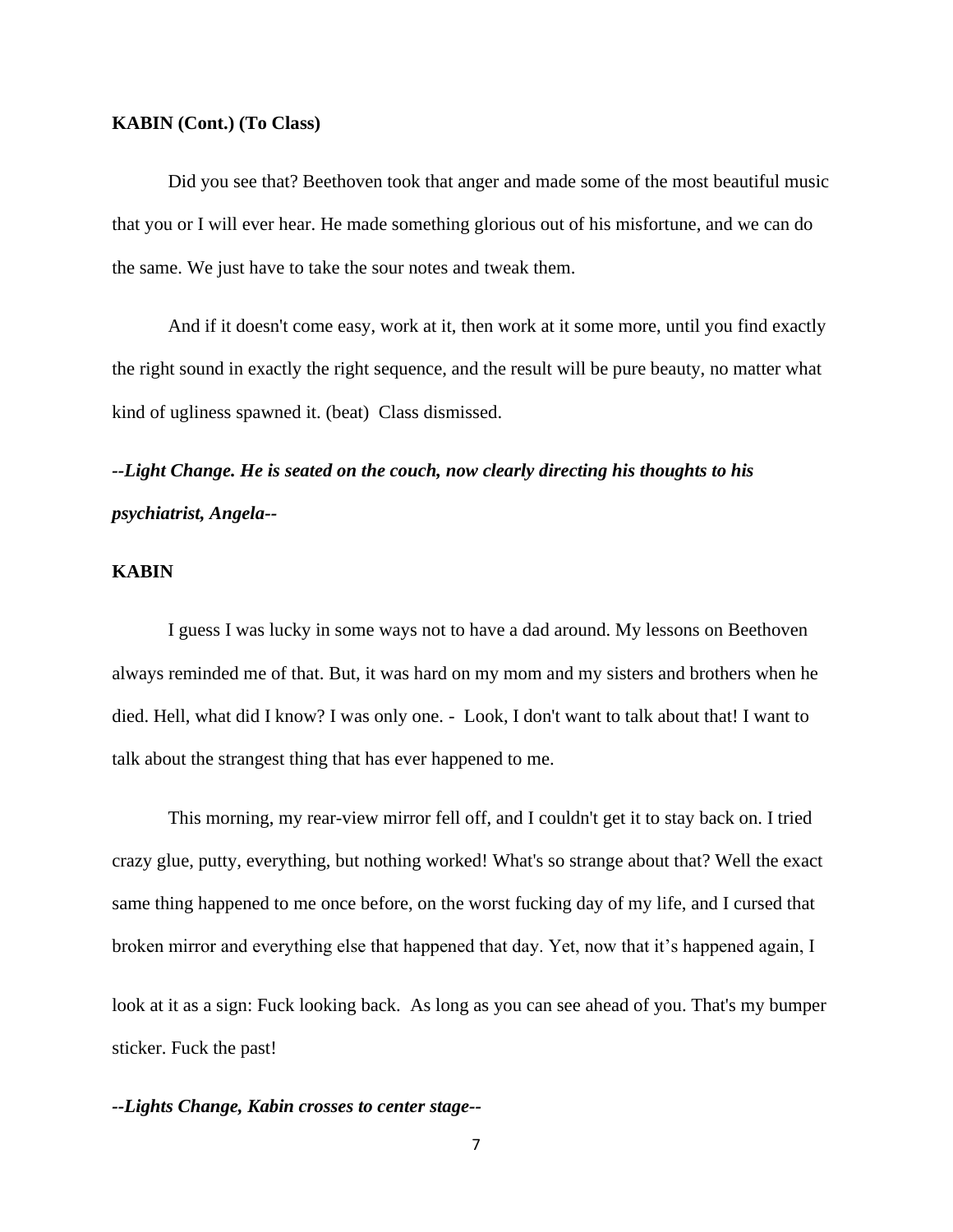#### **KABIN (to Class)**

Today, we pick up with Beethoven and the misfortune that would visit him in later years: his deafness. Was this just another evil that he could thank his son of a bitch father for? Or was it Typhus? What could have caused Beethoven to lose his hearing back then? It could have very well been lead- poisoning.

They used lead in everything back then, including medicine. One of the symptoms of lead- posing, besides bizarre and erratic behavior - including rages - is deafness. In fact, a sample of his hair years later proved that he had alarmingly high levels of lead in his system. Yet, even lead poisoning seldom led to the profound form of hearing loss that Beethoven exhibited.

You can bet he liked to play his music loud. He also had a habit of sticking his head into a huge vat of ice water just to stay awake... which, by the way, can be arranged for some of you sitting up there in the back.

All we know for certain is that by 1808, Beethoven started to hear this ringing in his earsthe beginnings of Tinnitus. By 1812, he could hear nothing. During this time, he was starting to become suicidal. So he moved to a little town called Heiligenstadt, just outside of Vienna. This is where he wrote what we know as the "Heiligenstadt Testament," a testament to life.

#### **KABIN (Cont.)**

 "Oh, what a bastard the devil is, but I will take this malady and I will persevere. I won't satisfy you, devil, who brings me such sadness by taking my own life. I will survive."

#### *--Kabin fiddles with the CD player. We hear Beethoven's 9th Symphony--*

8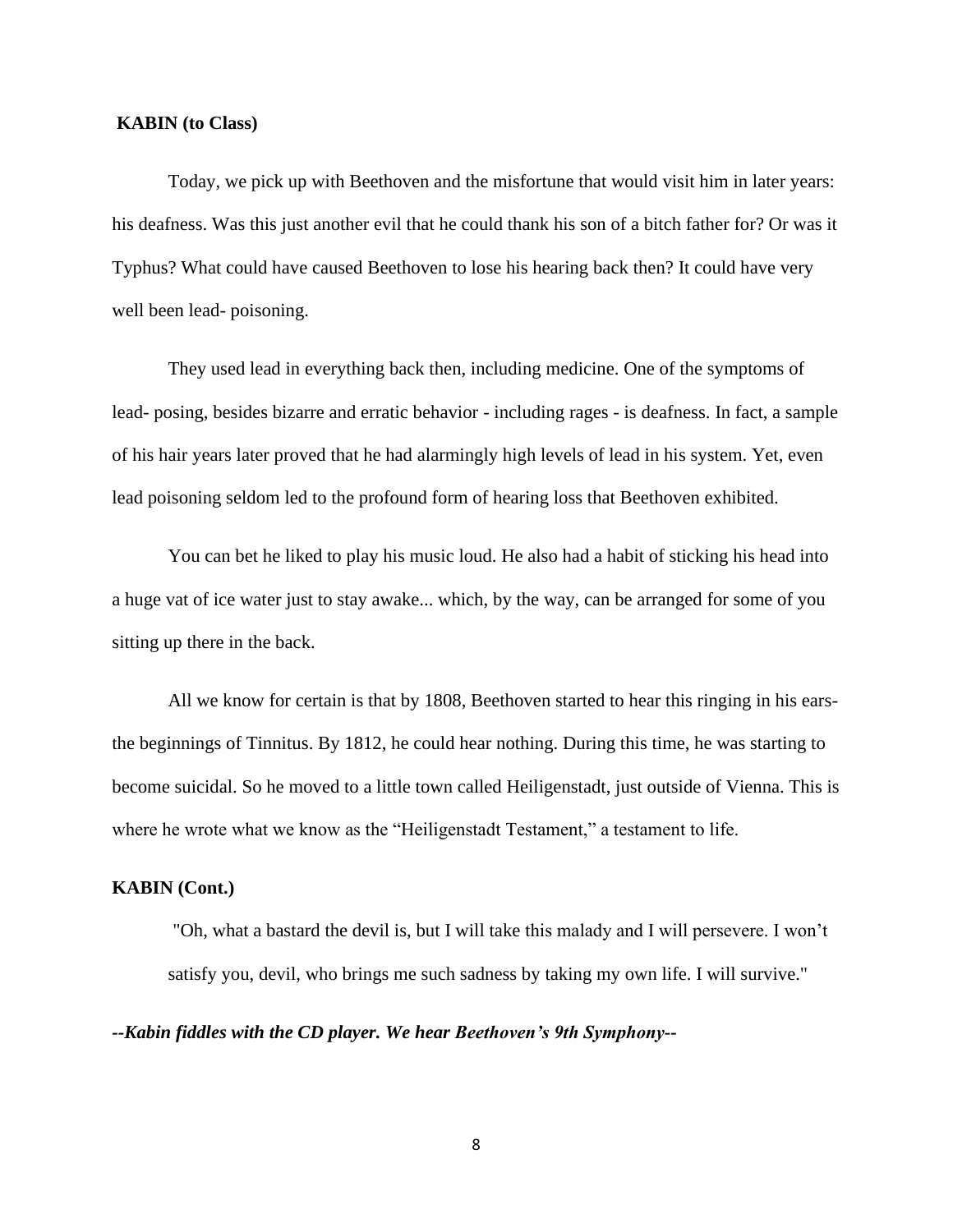And it was a damn good thing he did! Because some of his greatest and most introspective works came from when he was deaf. His glorious 9th Symphony, he couldn't hear a note. Probably one of the greatest pieces ever created by humankind! Yet, the only place Beethoven could hear it was in his head.

*--Music continues to play for a few bars as Kabin lets the music float through him. It is a balm, a drug, a salve, his salvation. He then begins speaking above the music to the class --*

And at the end of the premier of this masterwork, he had to be turned around to see that the audience was applauding wildly. Did they like it? Was it any good? He had no idea until then. *(music slowly fades out)*

And when he saw that, he began to weep. (beat) Class dismissed.

# *--Lights Change and Kabin is once again talking to the audience, as though his psychiatrist--*  **KABIN**

I loved teaching… But when they took that away, just like Beethoven, I headed for the hills…Hollywood Hills.

#### **KABIN** *( to the unseen producers of A Reality TV Weight Loss Show)*

Well, I didn't use to be this big. I gained a lot of weight out here! Nobody walks in LA.

#### *--A' Cappella, he sings the first bar of "Walking in L.A." by Missing Persons (1988)--*

"Walkin' in LA... Walking in *L. A.!* Nobody walks in LA."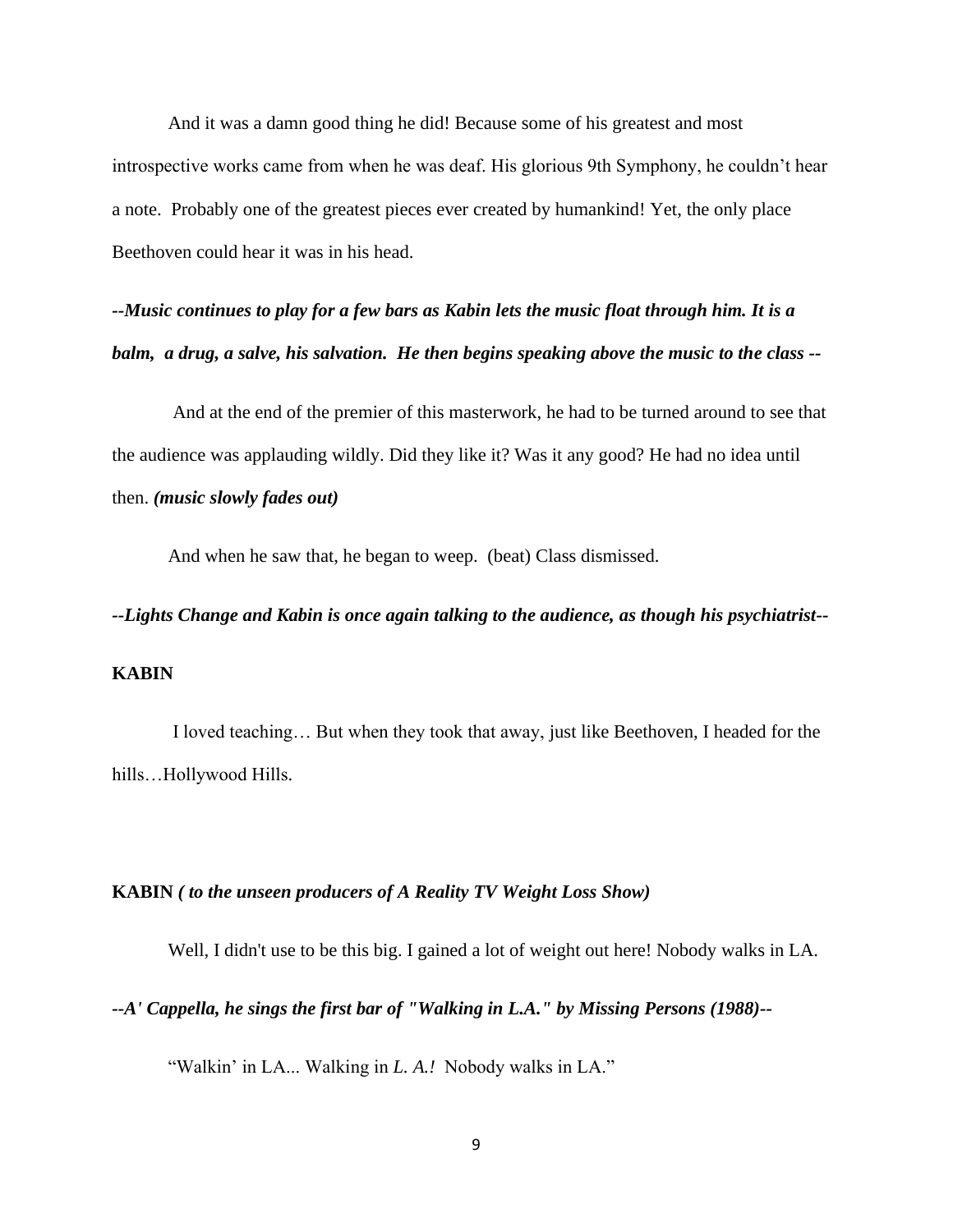*-- We can see that it doesn't go over as intended. He quickly regroups--*

#### **KABIN (Cont.)**

I can also play the tuba. I've subbed with some of the finest orchestras in the world. (Beat) And, I've been a bouncer, and I cleaned stalls for a while in a porno book store on Hollywood and Vine. But, what I really am is a music professor, for ten.. .no, eleven years, at the University of Arkansas. Woooo pig sueeee, woooo pig sueeee wooo pig sueeee, Go Razorbacks! (*As though he is interrupted)* Oh, of course I'll sign a waiver.... No, I have no problem discussing why I'm so fat with the show's psychiatrist. That's the name of the show, right? "Why Are You So Fat", or "How'd you get so Fat?" Something like that. But, it's not a competition, right? I don't win anything if I lose the most weight? ...No? Okay. That's okay.

And since I'm signing a waiver, does...does that also mean no pay? Oh, ok… *(with each sobering reality, he snaps himself back from the brink of discouragement to regain his enthusiasm*) But it will appear on National Television, right?! ...The Discovery Channel? Ok, I'm in! LA ROCKS!!!

*-- Perhaps the lights change as yet again, Kabin is in a different place and time. He dons sunglasses, and suddenly, Mr. Cool, he strides into the spotlight--*

#### **KABIN (Cont.)**

Welcome to HOLLYWOOD, where everyone wants you to have a nice day. And why not? There's beautiful sunshine and fresh air*. (He coughs, removes glasses.)* 

*-- Kabin suddenly seems to hear the voices. We hear the Sound of a distant metronome ticking away. --*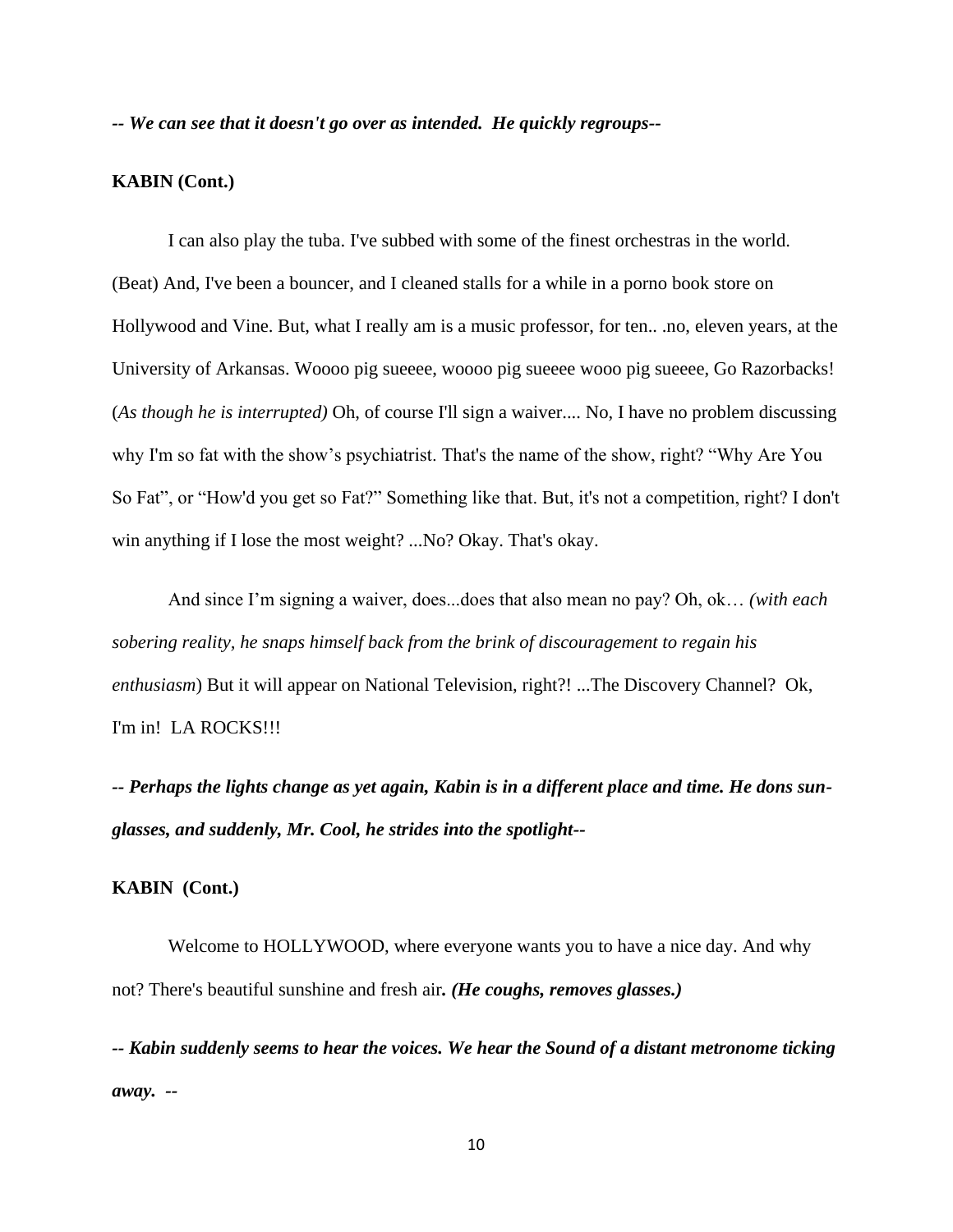#### **KABIN (***to himself, agitated)*

You have no talent, Kabin. You're a fucking moron, Kabin. You're not an artist young man, you are a pretender! How can one learn from a pretender?!? You reap what you sew, Kabin. You sew a sow! You are a sow!! You fucking sow!!!

*--Lights change again. Miles Davis' instrumental* **"So What"** *plays low as Kabin speaks to the audience--*

#### **KABIN**

I was talking to the show's shrink and telling her how I would listen to jazz artists like Miles Davis, Eddie Harris and how I took up the tuba myself to drown out those voices*. (music fades).*

And then I found beer. Which works even better. But no more, I promised her. No more beer. After all, how can I stay sober if I drink? And if I'm drunk, I lose the gig. The Tuba is actually better anyway. It's like a fog horn; it blankets everything, so nothing gets through. Did you know that only 1 % of the population plays an instrument? And I chose a big instrument.

 My father played one of the most delicate instruments there is. But it's easy to break a Violin. You can't break a TUBA though! My dad wanted to be a professional violinist, but my mom said that he wasn't good enough. I've subbed with some of the finest orchestras in the world, by the way. I know he was a teacher. He taught math in grade school. I'm a professor. He served in the Marines. I served in the Coast Guard. Marines take lives. Coast Guards save them. I didn't know him, but I always managed to one up him. The question is, what happens now? I'm 43, the same age he was when he died. Soon, I'll be 44. Who wins then?

11